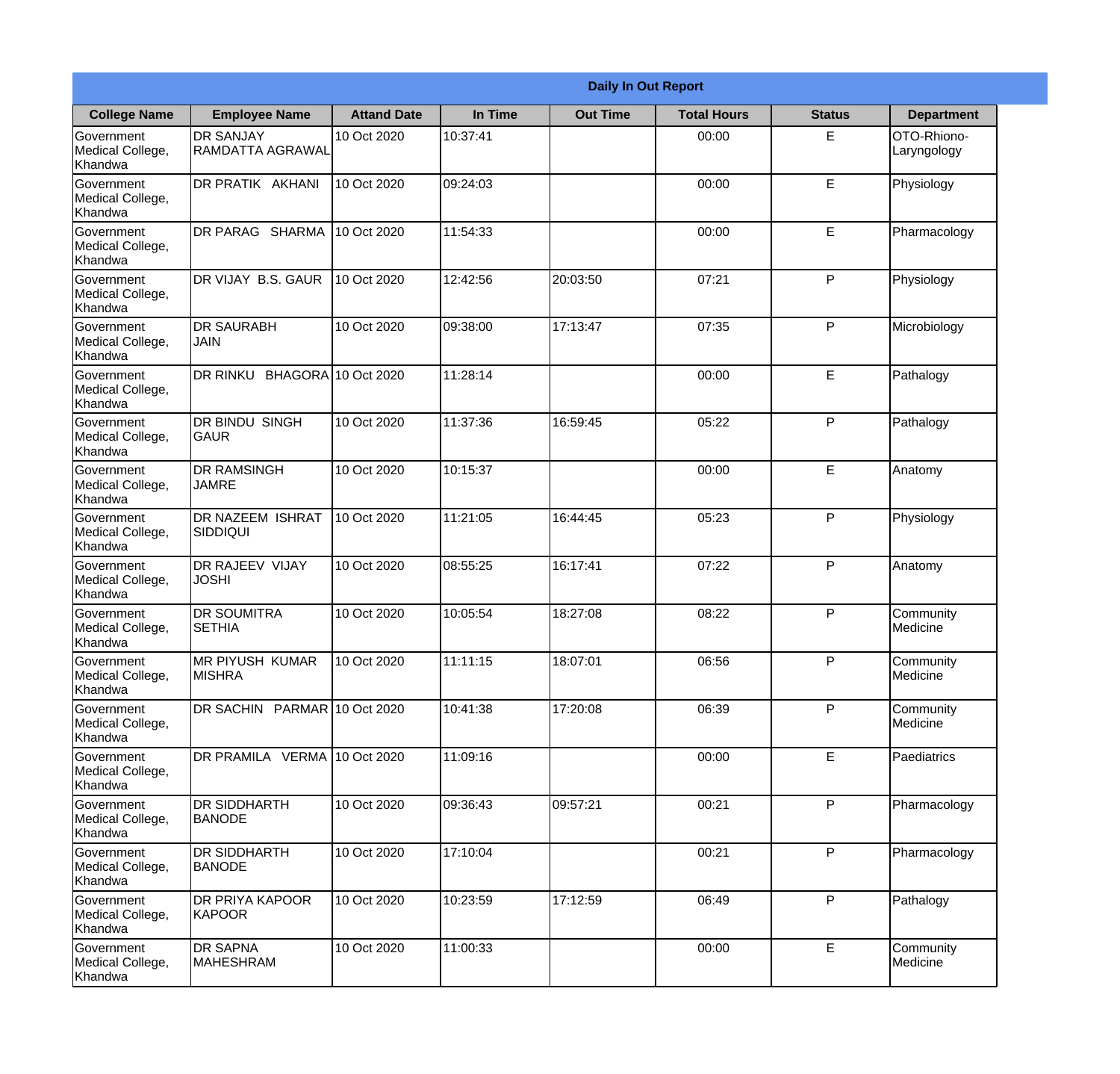| <b>Designation</b>                  | <b>Category</b> |
|-------------------------------------|-----------------|
| Professor                           | Clinical        |
| Assistant Professor   Non Clinical  |                 |
|                                     |                 |
| Professor                           | Para Clinical   |
|                                     |                 |
| Associate Professor Non Clinical    |                 |
| Associate Professor Para Clinical   |                 |
|                                     |                 |
| Assistant Professor   Para Clinical |                 |
| Associate Professor Para Clinical   |                 |
|                                     |                 |
| Demonstrator/Tutor   Non Clinical   |                 |
|                                     |                 |
| Professor                           | Non Clinical    |
| Assistant Professor   Non Clinical  |                 |
|                                     |                 |
| Assistant Professor   Para Clinical |                 |
| Statistician                        | Para Clinical   |
|                                     |                 |
| Assistant Professor   Para Clinical |                 |
| Professor                           | Clinical        |
|                                     |                 |
| Associate Professor   Para Clinical |                 |
|                                     |                 |
| Associate Professor   Para Clinical |                 |
| Demonstrator/Tutor   Para Clinical  |                 |
|                                     |                 |
| Associate Professor Para Clinical   |                 |
|                                     |                 |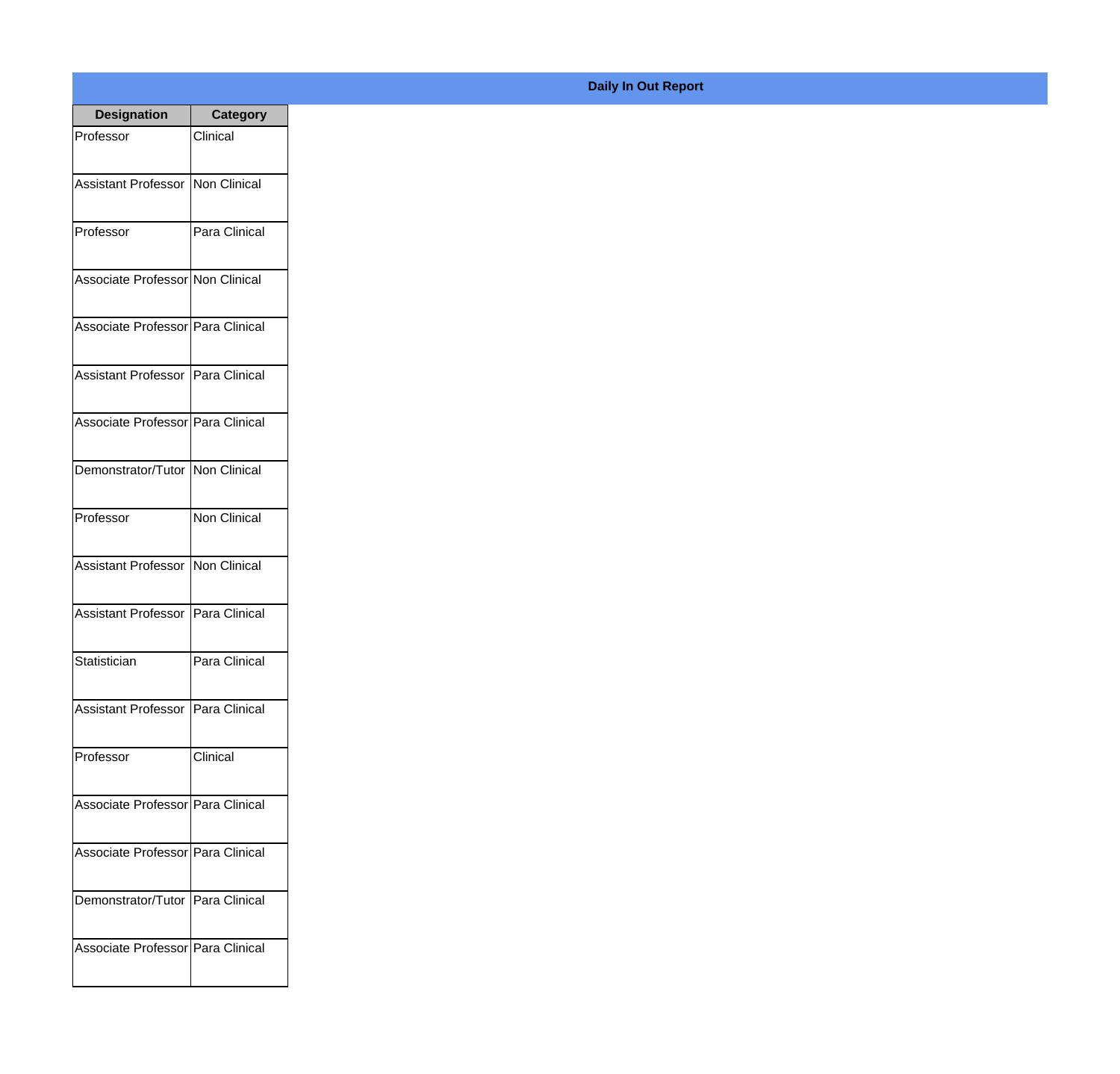|                                           | <b>Daily In Out Report</b>                            |             |          |          |       |              |                             |
|-------------------------------------------|-------------------------------------------------------|-------------|----------|----------|-------|--------------|-----------------------------|
| Government<br>Medical College,<br>Khandwa | <b>DR RAKESH SINGH</b><br><b>HAZARI</b>               | 10 Oct 2020 | 16:27:32 |          | 00:00 | E            | Pathalogy                   |
| Government<br>Medical College,<br>Khandwa | DR SHAIKH M.KHALIQ 10 Oct 2020                        |             | 11:19:46 |          | 00:00 | E            | <b>Bio Chemistry</b>        |
| Government<br>Medical College,<br>Khandwa | DR AJAY GANGJI                                        | 10 Oct 2020 | 11:54:25 |          | 00:00 | E            | <b>General Surgery</b>      |
| Government<br>Medical College,<br>Khandwa | <b>DR RANJEET</b><br><b>BADOLE</b>                    | 10 Oct 2020 | 09:48:38 |          | 00:00 | E            | <b>General Medicine</b>     |
| Government<br>Medical College,<br>Khandwa | <b>DR ASHOK</b><br><b>BHAUSAHEB NAJAN</b>             | 10 Oct 2020 | 09:24:09 |          | 00:00 | E            | Forensic<br>Medicine        |
| Government<br>Medical College,<br>Khandwa | <b>DR NITESHKUMAR</b><br>KISHORILAL<br><b>RATHORE</b> | 10 Oct 2020 | 16:41:28 | 16:41:54 | 00:00 | AB           | Pharmacology                |
| Government<br>Medical College,<br>Khandwa | <b>DR PRIYESH</b><br><b>MARSKOLE</b>                  | 10 Oct 2020 | 10:54:07 |          | 00:00 | E            | Community<br>Medicine       |
| Government<br>Medical College,<br>Khandwa | <b>DR SANGEETA</b><br><b>CHINCHOLE</b>                | 10 Oct 2020 | 09:24:17 |          | 00:00 | E            | Physiology                  |
| Government<br>Medical College,<br>Khandwa | DR SUNIL BAJOLIYA                                     | 10 Oct 2020 | 10:07:32 | 18:19:56 | 08:12 | P            | OTO-Rhiono-<br>Laryngology  |
| Government<br>Medical College,<br>Khandwa | <b>DR NISHA MANDLOI</b><br>PANWAR                     | 10 Oct 2020 | 09:56:23 | 17:06:53 | 07:10 | $\mathsf{P}$ | Obstetrics &<br>Gynaecology |
| Government<br>Medical College,<br>Khandwa | <b>DR NANDINI DIXIT</b>                               | 10 Oct 2020 | 13:03:06 |          | 00:00 | E            | Paediatrics                 |
| Government<br>Medical College,<br>Khandwa | <b>DR SATISH</b><br><b>CHANDEL</b>                    | 10 Oct 2020 | 11:13:03 |          | 00:00 | E            | Pharmacology                |
| Government<br>Medical College,<br>Khandwa | <b>DR MUKTESHWARI</b><br><b>GUPTA</b>                 | 10 Oct 2020 | 11:15:48 | 17:44:32 | 06:29 | P            | Pharmacology                |
| Government<br>Medical College,<br>Khandwa | <b>DR PURTI AGARWAL</b><br>SAINI                      | 10 Oct 2020 | 10:38:27 |          | 00:00 | E            | Pathalogy                   |
| Government<br>Medical College,<br>Khandwa | DR YASHPAL RAY                                        | 10 Oct 2020 | 11:37:15 |          | 00:00 | E            | Anatomy                     |
| Government<br>Medical College,<br>Khandwa | <b>MOHIT GARG</b>                                     | 10 Oct 2020 | 12:07:22 |          | 00:00 | E            | <b>General Medicine</b>     |
| Government<br>Medical College,<br>Khandwa | RENU WAGHMARE                                         | 10 Oct 2020 | 14:43:51 |          | 00:00 | $\mathsf E$  | Community<br>Medicine       |